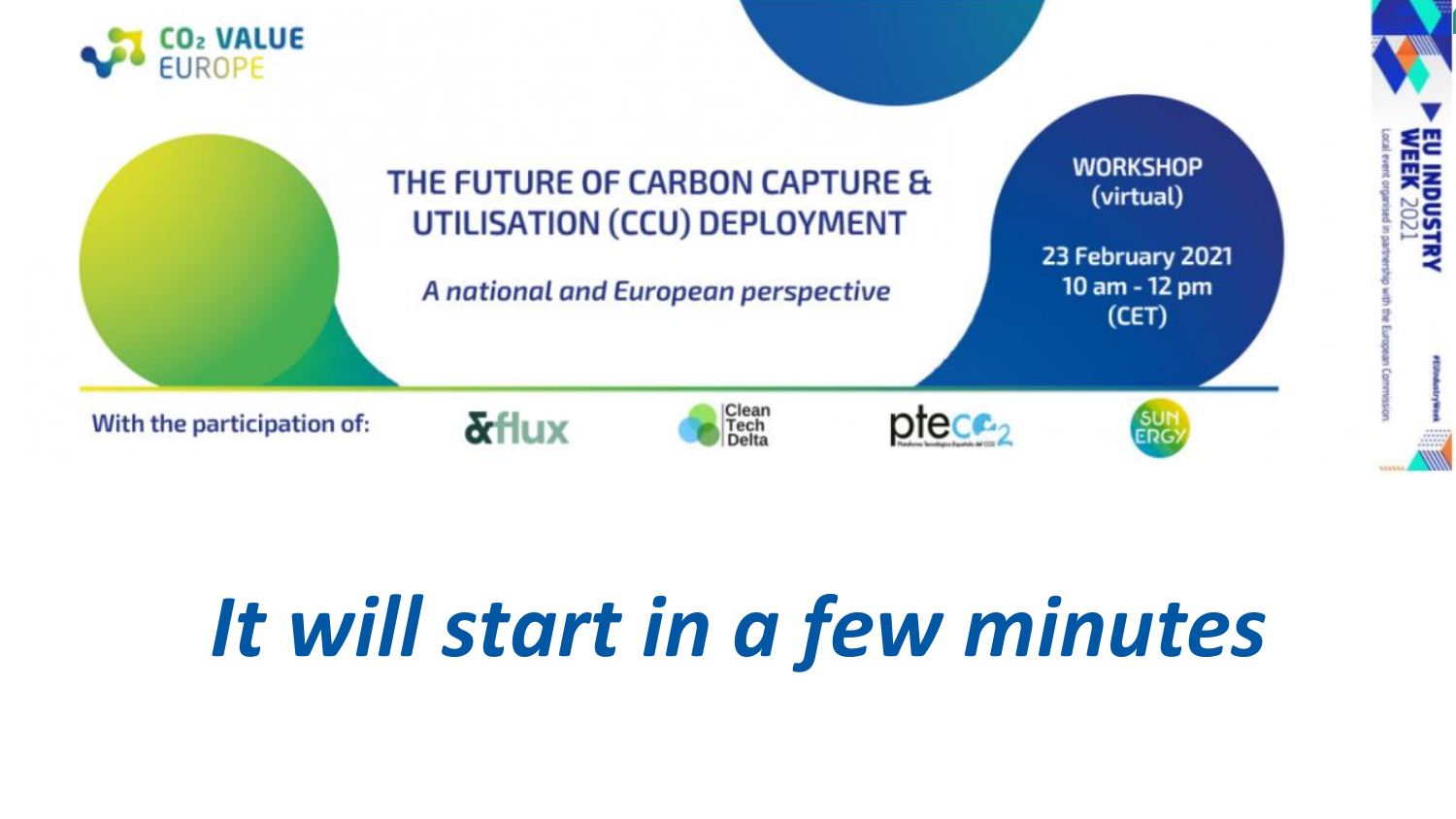![](_page_1_Picture_0.jpeg)

# *Welcome to our workshop*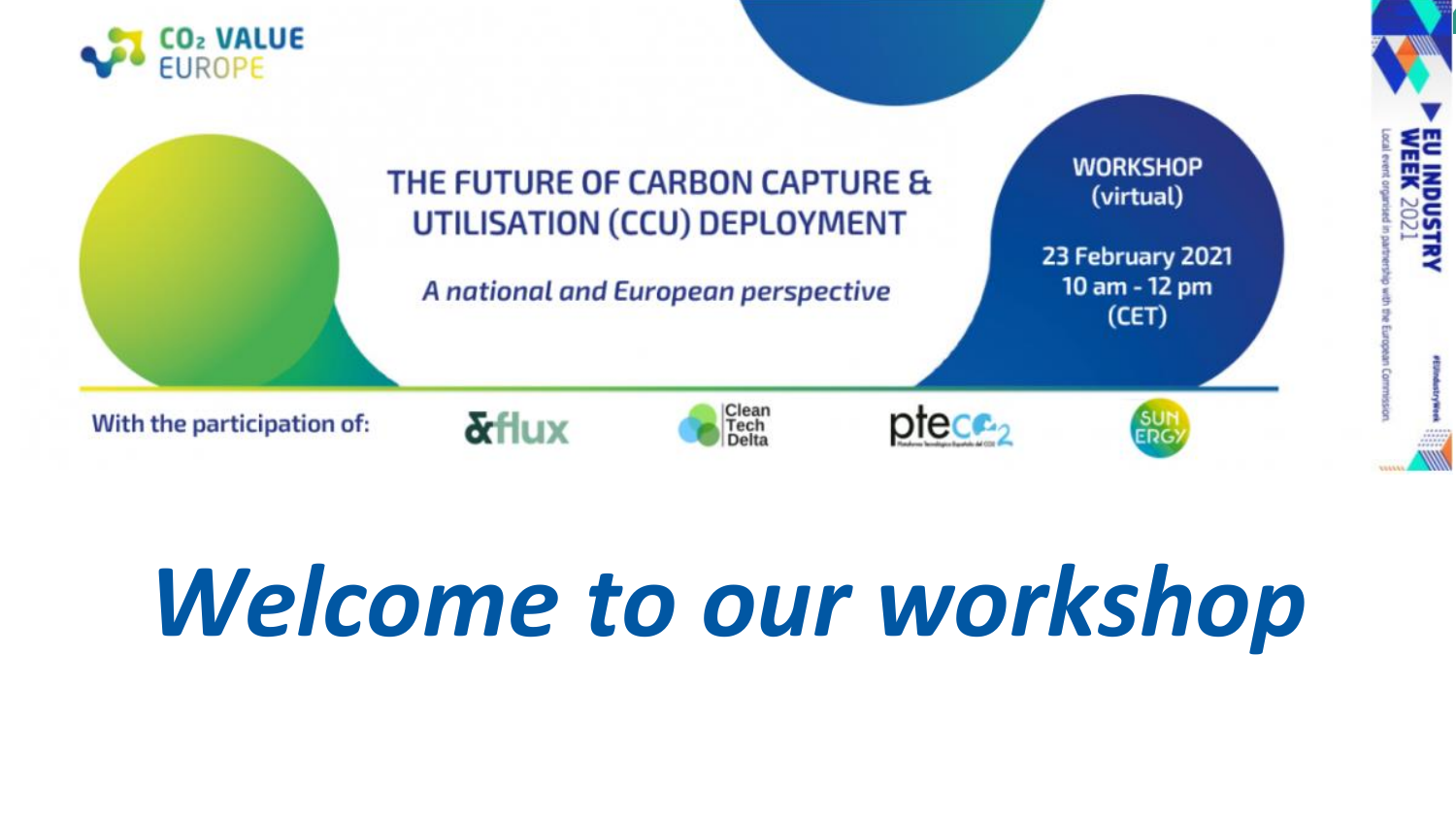### **CO<sup>2</sup> Value Europe integrates stakeholders from the complete CCU value chain across industries**

![](_page_2_Figure_1.jpeg)

**Multinational Companies, SMEs, Regional Clusters, Research Institutions, Universities**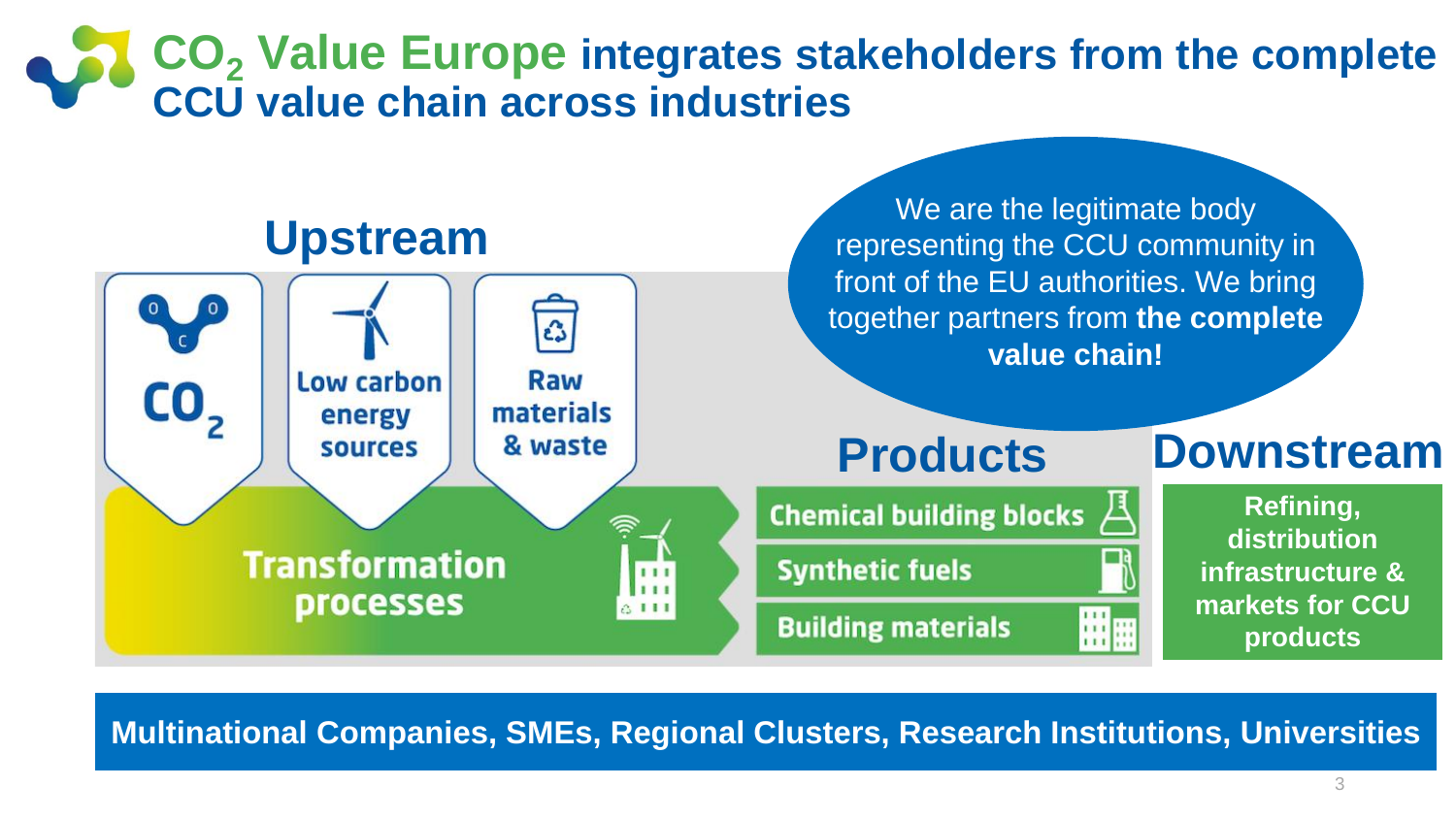## **CO<sup>2</sup> Value Europe – the community of CCU pioneers**

### **22**

#### **Multinational and Industry Leaders**

Albioma, Carmeuse, Saint-Gobain, CRH, DEME, Drax, EEW, Endress+Hauser, Engie, HeidelbergCement, Indaver, Keppel Seghers, Lhoist, Mitsuibishi Corp., MHPS, PKN Orlen, Saipem, Solvay, Suez, Terega, Total, Uniper, Veolia

> **5 Clusters** Axelera, **Euraenergie** e-PURE, GreenWin,

#### **20 Specialised SMEs**

ACP, AirProducts, Atmostat, Avantium, Carbon8, Carbon Clean Solutions, Climeworks, CRI, Econic, EnviroAmbient, Hydrogenics, Hysytech, IC2R, IDENER, Lanzatech, NeocarbonsNordic Blue Crude,

> Orbix, Svante, Sunfire, Zeton

#### **Research Organisations**

**25**

ACIB, CEA, DIFFER, EPFL, Fraunhofer, ICIQ, IFP-EN, KIT, LEAP, LEITAT, Nova Institute, NOVA.ID.FCT, Sotacarbo, Swerim, Tecnalia, TNO, U Bologna, UC Louvain, U Gent, U Liège, U Mons, U Sevilla, U Surrey, VITO, VTT

#### **Facts & Figures**

- ✓ Founded: Nov 2017
- ✓ 72 members and growing
- ✓ Seen by EU authorities as legitimate rep. of CCU community
- ✓ Attracting interest from all over the globe
- $\sqrt{\phantom{a}}$  Creating a completely new business, turning  $CO<sub>2</sub>$  into real products